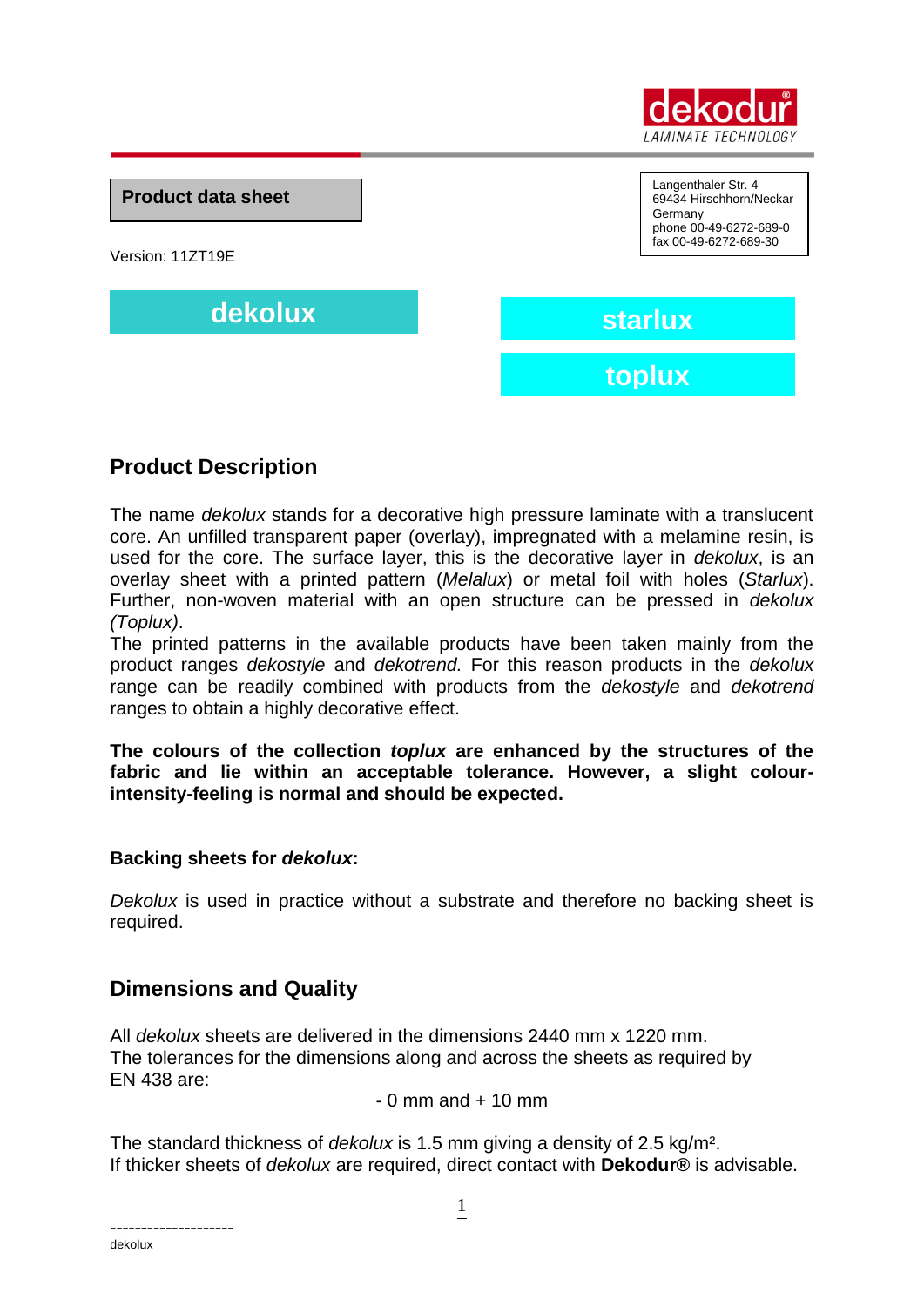*Dekolux* with a holed aluminium decorative sheet is pressed with a smooth surface while printed patterns and netting structures are available in high gloss or in matt.

The limits for the variations in thickness are governed by EN 438.

| <b>Nominal thickness</b> | <b>Maximum tolerances</b> |
|--------------------------|---------------------------|
| $1.0 - 2.0$ mm           | $\pm$ 0.15 mm             |
| $>$ 2.0 – 2.5 mm         | $\pm$ 0.18 mm             |

A protective surface foil is absolutely necessary. This foil must be removed after 6 months at the latest, as by later removal the aluminium surface could be damaged.

Behaviour in case of fire – the *dekolux* laminate with an aluminium decorative sheet in standard quality is classified as B2 when tested according to DIN 4102.

The *dekolux* sheets with printed patterns and netting structures in standard quality are classified as B2 when tested according to DIN 4102.

**All** *dekolux* **sheets are produced in standard quality only**

# **Application and Processing**

*Dekolux* laminates are intended for use in applicatinos where the material can be illuminated from behind. The translucent effect together with the colour tones function as an eyecatcher in the object. Smaller pieces of *dekolux* are best secured in a metal framework or grooved together.

For use in larger surfaces it is recommended that *dekolux* laminates, specially with holed aluminium sheets, should be mounted with a slightly convex structure. The max. height of crowning, when using sheets with a thickness of 1,5 mm, should be approx. 1/3 of the actual width of the sheet. In case of a width less than 600 mm the max. height of crowning must be reduced. In this way any slight shrinkage in the sheet can be absorbed. In this curvature over the complete width, together with indirect illumination, the effect of the pattern is greatly enhanced.

Smaller cuts of *dekolux* should be gently strained into a frame or affixed into a grove. Hereby the measurements of the cuts need to be 1-2 mm smaller than the measurement from grove-base to grove-base.

The *Dekolux* laminate is intended for use in vertical surfaces in interior applications. A typical application is in indirectly illuminated wall cladding. Further, ceiling elements illuminated from behind are ideal applications.